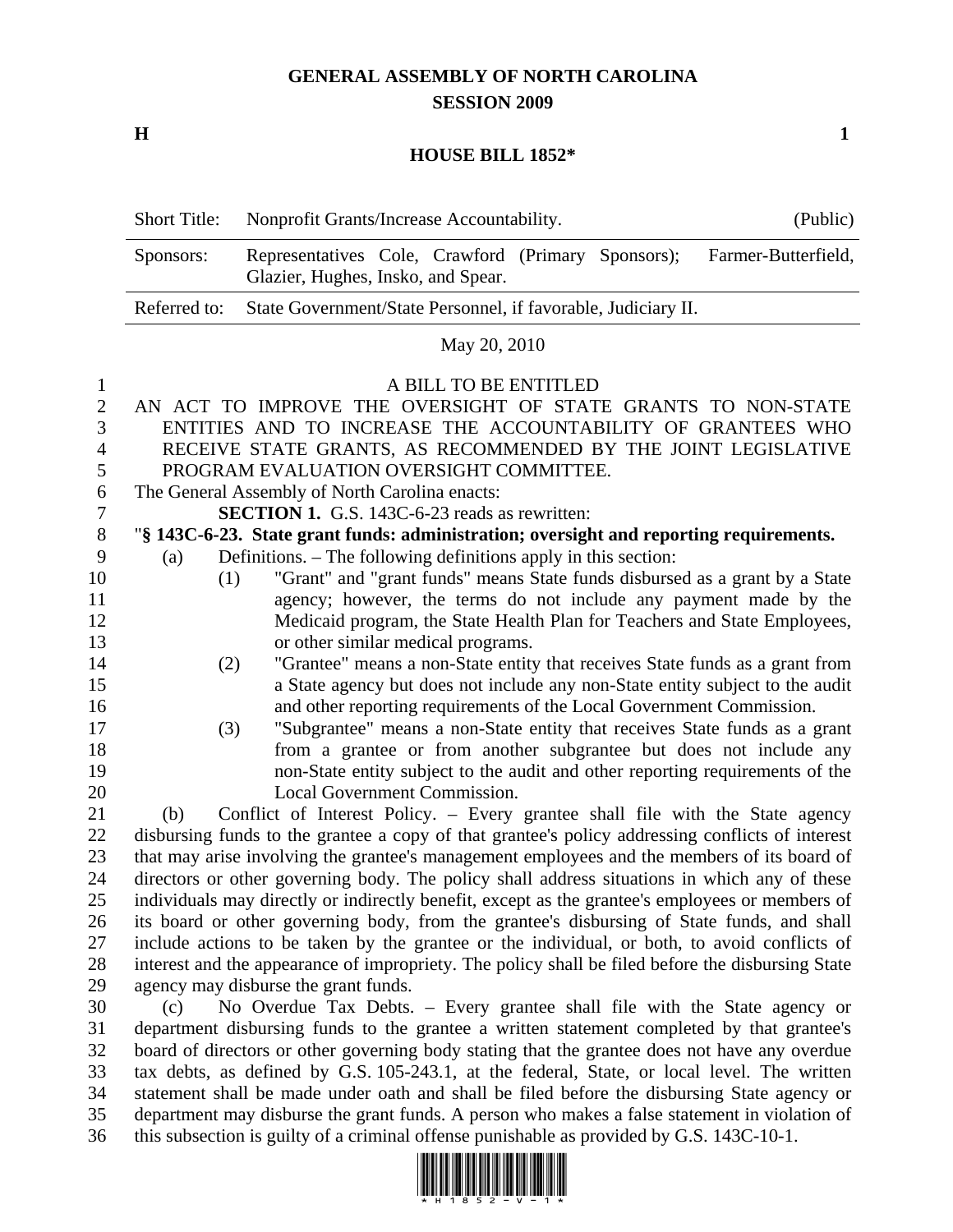|                                                                                                                                                                                                                                                                                  |                                                   | <b>Session 2009</b>                                                                                                                                                                                                                                                                                                                                                                                                                                                                                                                                                                                                                                                                                                                                                                                                                                                                                                                                                                                                                                                                                                                                                                                                                                                                                                                                                                                                                                                                                                                                                                                                                                                                                                                                                                                                                                                                                                                                                                                                                                                                                                                                                                                                                                                                                                                                                                                                                                                                                                                                                                                                                                                                                                                                                                                                                                                                                                                                                                                                                                                                                                                                                                                                               |  |  |
|----------------------------------------------------------------------------------------------------------------------------------------------------------------------------------------------------------------------------------------------------------------------------------|---------------------------------------------------|-----------------------------------------------------------------------------------------------------------------------------------------------------------------------------------------------------------------------------------------------------------------------------------------------------------------------------------------------------------------------------------------------------------------------------------------------------------------------------------------------------------------------------------------------------------------------------------------------------------------------------------------------------------------------------------------------------------------------------------------------------------------------------------------------------------------------------------------------------------------------------------------------------------------------------------------------------------------------------------------------------------------------------------------------------------------------------------------------------------------------------------------------------------------------------------------------------------------------------------------------------------------------------------------------------------------------------------------------------------------------------------------------------------------------------------------------------------------------------------------------------------------------------------------------------------------------------------------------------------------------------------------------------------------------------------------------------------------------------------------------------------------------------------------------------------------------------------------------------------------------------------------------------------------------------------------------------------------------------------------------------------------------------------------------------------------------------------------------------------------------------------------------------------------------------------------------------------------------------------------------------------------------------------------------------------------------------------------------------------------------------------------------------------------------------------------------------------------------------------------------------------------------------------------------------------------------------------------------------------------------------------------------------------------------------------------------------------------------------------------------------------------------------------------------------------------------------------------------------------------------------------------------------------------------------------------------------------------------------------------------------------------------------------------------------------------------------------------------------------------------------------------------------------------------------------------------------------------------------------|--|--|
| Office of State Budget Rules Must Require Uniform Administration of State Grants.<br>(d)<br>- The Office of State Budget and Management shall adopt rules to ensure the uniform<br>administration of State grants by all grantor State agencies and grantees or subgrantees. The |                                                   |                                                                                                                                                                                                                                                                                                                                                                                                                                                                                                                                                                                                                                                                                                                                                                                                                                                                                                                                                                                                                                                                                                                                                                                                                                                                                                                                                                                                                                                                                                                                                                                                                                                                                                                                                                                                                                                                                                                                                                                                                                                                                                                                                                                                                                                                                                                                                                                                                                                                                                                                                                                                                                                                                                                                                                                                                                                                                                                                                                                                                                                                                                                                                                                                                                   |  |  |
|                                                                                                                                                                                                                                                                                  |                                                   |                                                                                                                                                                                                                                                                                                                                                                                                                                                                                                                                                                                                                                                                                                                                                                                                                                                                                                                                                                                                                                                                                                                                                                                                                                                                                                                                                                                                                                                                                                                                                                                                                                                                                                                                                                                                                                                                                                                                                                                                                                                                                                                                                                                                                                                                                                                                                                                                                                                                                                                                                                                                                                                                                                                                                                                                                                                                                                                                                                                                                                                                                                                                                                                                                                   |  |  |
|                                                                                                                                                                                                                                                                                  |                                                   |                                                                                                                                                                                                                                                                                                                                                                                                                                                                                                                                                                                                                                                                                                                                                                                                                                                                                                                                                                                                                                                                                                                                                                                                                                                                                                                                                                                                                                                                                                                                                                                                                                                                                                                                                                                                                                                                                                                                                                                                                                                                                                                                                                                                                                                                                                                                                                                                                                                                                                                                                                                                                                                                                                                                                                                                                                                                                                                                                                                                                                                                                                                                                                                                                                   |  |  |
|                                                                                                                                                                                                                                                                                  |                                                   |                                                                                                                                                                                                                                                                                                                                                                                                                                                                                                                                                                                                                                                                                                                                                                                                                                                                                                                                                                                                                                                                                                                                                                                                                                                                                                                                                                                                                                                                                                                                                                                                                                                                                                                                                                                                                                                                                                                                                                                                                                                                                                                                                                                                                                                                                                                                                                                                                                                                                                                                                                                                                                                                                                                                                                                                                                                                                                                                                                                                                                                                                                                                                                                                                                   |  |  |
| shall:                                                                                                                                                                                                                                                                           |                                                   |                                                                                                                                                                                                                                                                                                                                                                                                                                                                                                                                                                                                                                                                                                                                                                                                                                                                                                                                                                                                                                                                                                                                                                                                                                                                                                                                                                                                                                                                                                                                                                                                                                                                                                                                                                                                                                                                                                                                                                                                                                                                                                                                                                                                                                                                                                                                                                                                                                                                                                                                                                                                                                                                                                                                                                                                                                                                                                                                                                                                                                                                                                                                                                                                                                   |  |  |
| (1)                                                                                                                                                                                                                                                                              |                                                   |                                                                                                                                                                                                                                                                                                                                                                                                                                                                                                                                                                                                                                                                                                                                                                                                                                                                                                                                                                                                                                                                                                                                                                                                                                                                                                                                                                                                                                                                                                                                                                                                                                                                                                                                                                                                                                                                                                                                                                                                                                                                                                                                                                                                                                                                                                                                                                                                                                                                                                                                                                                                                                                                                                                                                                                                                                                                                                                                                                                                                                                                                                                                                                                                                                   |  |  |
|                                                                                                                                                                                                                                                                                  | specified to the grantee.                         |                                                                                                                                                                                                                                                                                                                                                                                                                                                                                                                                                                                                                                                                                                                                                                                                                                                                                                                                                                                                                                                                                                                                                                                                                                                                                                                                                                                                                                                                                                                                                                                                                                                                                                                                                                                                                                                                                                                                                                                                                                                                                                                                                                                                                                                                                                                                                                                                                                                                                                                                                                                                                                                                                                                                                                                                                                                                                                                                                                                                                                                                                                                                                                                                                                   |  |  |
| (2)                                                                                                                                                                                                                                                                              |                                                   |                                                                                                                                                                                                                                                                                                                                                                                                                                                                                                                                                                                                                                                                                                                                                                                                                                                                                                                                                                                                                                                                                                                                                                                                                                                                                                                                                                                                                                                                                                                                                                                                                                                                                                                                                                                                                                                                                                                                                                                                                                                                                                                                                                                                                                                                                                                                                                                                                                                                                                                                                                                                                                                                                                                                                                                                                                                                                                                                                                                                                                                                                                                                                                                                                                   |  |  |
|                                                                                                                                                                                                                                                                                  | grants made to subgrantees.                       |                                                                                                                                                                                                                                                                                                                                                                                                                                                                                                                                                                                                                                                                                                                                                                                                                                                                                                                                                                                                                                                                                                                                                                                                                                                                                                                                                                                                                                                                                                                                                                                                                                                                                                                                                                                                                                                                                                                                                                                                                                                                                                                                                                                                                                                                                                                                                                                                                                                                                                                                                                                                                                                                                                                                                                                                                                                                                                                                                                                                                                                                                                                                                                                                                                   |  |  |
|                                                                                                                                                                                                                                                                                  |                                                   |                                                                                                                                                                                                                                                                                                                                                                                                                                                                                                                                                                                                                                                                                                                                                                                                                                                                                                                                                                                                                                                                                                                                                                                                                                                                                                                                                                                                                                                                                                                                                                                                                                                                                                                                                                                                                                                                                                                                                                                                                                                                                                                                                                                                                                                                                                                                                                                                                                                                                                                                                                                                                                                                                                                                                                                                                                                                                                                                                                                                                                                                                                                                                                                                                                   |  |  |
|                                                                                                                                                                                                                                                                                  | a.                                                |                                                                                                                                                                                                                                                                                                                                                                                                                                                                                                                                                                                                                                                                                                                                                                                                                                                                                                                                                                                                                                                                                                                                                                                                                                                                                                                                                                                                                                                                                                                                                                                                                                                                                                                                                                                                                                                                                                                                                                                                                                                                                                                                                                                                                                                                                                                                                                                                                                                                                                                                                                                                                                                                                                                                                                                                                                                                                                                                                                                                                                                                                                                                                                                                                                   |  |  |
|                                                                                                                                                                                                                                                                                  |                                                   |                                                                                                                                                                                                                                                                                                                                                                                                                                                                                                                                                                                                                                                                                                                                                                                                                                                                                                                                                                                                                                                                                                                                                                                                                                                                                                                                                                                                                                                                                                                                                                                                                                                                                                                                                                                                                                                                                                                                                                                                                                                                                                                                                                                                                                                                                                                                                                                                                                                                                                                                                                                                                                                                                                                                                                                                                                                                                                                                                                                                                                                                                                                                                                                                                                   |  |  |
|                                                                                                                                                                                                                                                                                  |                                                   |                                                                                                                                                                                                                                                                                                                                                                                                                                                                                                                                                                                                                                                                                                                                                                                                                                                                                                                                                                                                                                                                                                                                                                                                                                                                                                                                                                                                                                                                                                                                                                                                                                                                                                                                                                                                                                                                                                                                                                                                                                                                                                                                                                                                                                                                                                                                                                                                                                                                                                                                                                                                                                                                                                                                                                                                                                                                                                                                                                                                                                                                                                                                                                                                                                   |  |  |
|                                                                                                                                                                                                                                                                                  |                                                   |                                                                                                                                                                                                                                                                                                                                                                                                                                                                                                                                                                                                                                                                                                                                                                                                                                                                                                                                                                                                                                                                                                                                                                                                                                                                                                                                                                                                                                                                                                                                                                                                                                                                                                                                                                                                                                                                                                                                                                                                                                                                                                                                                                                                                                                                                                                                                                                                                                                                                                                                                                                                                                                                                                                                                                                                                                                                                                                                                                                                                                                                                                                                                                                                                                   |  |  |
|                                                                                                                                                                                                                                                                                  |                                                   |                                                                                                                                                                                                                                                                                                                                                                                                                                                                                                                                                                                                                                                                                                                                                                                                                                                                                                                                                                                                                                                                                                                                                                                                                                                                                                                                                                                                                                                                                                                                                                                                                                                                                                                                                                                                                                                                                                                                                                                                                                                                                                                                                                                                                                                                                                                                                                                                                                                                                                                                                                                                                                                                                                                                                                                                                                                                                                                                                                                                                                                                                                                                                                                                                                   |  |  |
|                                                                                                                                                                                                                                                                                  |                                                   |                                                                                                                                                                                                                                                                                                                                                                                                                                                                                                                                                                                                                                                                                                                                                                                                                                                                                                                                                                                                                                                                                                                                                                                                                                                                                                                                                                                                                                                                                                                                                                                                                                                                                                                                                                                                                                                                                                                                                                                                                                                                                                                                                                                                                                                                                                                                                                                                                                                                                                                                                                                                                                                                                                                                                                                                                                                                                                                                                                                                                                                                                                                                                                                                                                   |  |  |
|                                                                                                                                                                                                                                                                                  |                                                   |                                                                                                                                                                                                                                                                                                                                                                                                                                                                                                                                                                                                                                                                                                                                                                                                                                                                                                                                                                                                                                                                                                                                                                                                                                                                                                                                                                                                                                                                                                                                                                                                                                                                                                                                                                                                                                                                                                                                                                                                                                                                                                                                                                                                                                                                                                                                                                                                                                                                                                                                                                                                                                                                                                                                                                                                                                                                                                                                                                                                                                                                                                                                                                                                                                   |  |  |
|                                                                                                                                                                                                                                                                                  |                                                   |                                                                                                                                                                                                                                                                                                                                                                                                                                                                                                                                                                                                                                                                                                                                                                                                                                                                                                                                                                                                                                                                                                                                                                                                                                                                                                                                                                                                                                                                                                                                                                                                                                                                                                                                                                                                                                                                                                                                                                                                                                                                                                                                                                                                                                                                                                                                                                                                                                                                                                                                                                                                                                                                                                                                                                                                                                                                                                                                                                                                                                                                                                                                                                                                                                   |  |  |
| (3)                                                                                                                                                                                                                                                                              |                                                   |                                                                                                                                                                                                                                                                                                                                                                                                                                                                                                                                                                                                                                                                                                                                                                                                                                                                                                                                                                                                                                                                                                                                                                                                                                                                                                                                                                                                                                                                                                                                                                                                                                                                                                                                                                                                                                                                                                                                                                                                                                                                                                                                                                                                                                                                                                                                                                                                                                                                                                                                                                                                                                                                                                                                                                                                                                                                                                                                                                                                                                                                                                                                                                                                                                   |  |  |
|                                                                                                                                                                                                                                                                                  | they were granted.                                |                                                                                                                                                                                                                                                                                                                                                                                                                                                                                                                                                                                                                                                                                                                                                                                                                                                                                                                                                                                                                                                                                                                                                                                                                                                                                                                                                                                                                                                                                                                                                                                                                                                                                                                                                                                                                                                                                                                                                                                                                                                                                                                                                                                                                                                                                                                                                                                                                                                                                                                                                                                                                                                                                                                                                                                                                                                                                                                                                                                                                                                                                                                                                                                                                                   |  |  |
| (4)                                                                                                                                                                                                                                                                              |                                                   |                                                                                                                                                                                                                                                                                                                                                                                                                                                                                                                                                                                                                                                                                                                                                                                                                                                                                                                                                                                                                                                                                                                                                                                                                                                                                                                                                                                                                                                                                                                                                                                                                                                                                                                                                                                                                                                                                                                                                                                                                                                                                                                                                                                                                                                                                                                                                                                                                                                                                                                                                                                                                                                                                                                                                                                                                                                                                                                                                                                                                                                                                                                                                                                                                                   |  |  |
|                                                                                                                                                                                                                                                                                  | expenditure of grant funds.                       |                                                                                                                                                                                                                                                                                                                                                                                                                                                                                                                                                                                                                                                                                                                                                                                                                                                                                                                                                                                                                                                                                                                                                                                                                                                                                                                                                                                                                                                                                                                                                                                                                                                                                                                                                                                                                                                                                                                                                                                                                                                                                                                                                                                                                                                                                                                                                                                                                                                                                                                                                                                                                                                                                                                                                                                                                                                                                                                                                                                                                                                                                                                                                                                                                                   |  |  |
|                                                                                                                                                                                                                                                                                  |                                                   |                                                                                                                                                                                                                                                                                                                                                                                                                                                                                                                                                                                                                                                                                                                                                                                                                                                                                                                                                                                                                                                                                                                                                                                                                                                                                                                                                                                                                                                                                                                                                                                                                                                                                                                                                                                                                                                                                                                                                                                                                                                                                                                                                                                                                                                                                                                                                                                                                                                                                                                                                                                                                                                                                                                                                                                                                                                                                                                                                                                                                                                                                                                                                                                                                                   |  |  |
|                                                                                                                                                                                                                                                                                  |                                                   |                                                                                                                                                                                                                                                                                                                                                                                                                                                                                                                                                                                                                                                                                                                                                                                                                                                                                                                                                                                                                                                                                                                                                                                                                                                                                                                                                                                                                                                                                                                                                                                                                                                                                                                                                                                                                                                                                                                                                                                                                                                                                                                                                                                                                                                                                                                                                                                                                                                                                                                                                                                                                                                                                                                                                                                                                                                                                                                                                                                                                                                                                                                                                                                                                                   |  |  |
|                                                                                                                                                                                                                                                                                  |                                                   |                                                                                                                                                                                                                                                                                                                                                                                                                                                                                                                                                                                                                                                                                                                                                                                                                                                                                                                                                                                                                                                                                                                                                                                                                                                                                                                                                                                                                                                                                                                                                                                                                                                                                                                                                                                                                                                                                                                                                                                                                                                                                                                                                                                                                                                                                                                                                                                                                                                                                                                                                                                                                                                                                                                                                                                                                                                                                                                                                                                                                                                                                                                                                                                                                                   |  |  |
|                                                                                                                                                                                                                                                                                  |                                                   |                                                                                                                                                                                                                                                                                                                                                                                                                                                                                                                                                                                                                                                                                                                                                                                                                                                                                                                                                                                                                                                                                                                                                                                                                                                                                                                                                                                                                                                                                                                                                                                                                                                                                                                                                                                                                                                                                                                                                                                                                                                                                                                                                                                                                                                                                                                                                                                                                                                                                                                                                                                                                                                                                                                                                                                                                                                                                                                                                                                                                                                                                                                                                                                                                                   |  |  |
|                                                                                                                                                                                                                                                                                  |                                                   |                                                                                                                                                                                                                                                                                                                                                                                                                                                                                                                                                                                                                                                                                                                                                                                                                                                                                                                                                                                                                                                                                                                                                                                                                                                                                                                                                                                                                                                                                                                                                                                                                                                                                                                                                                                                                                                                                                                                                                                                                                                                                                                                                                                                                                                                                                                                                                                                                                                                                                                                                                                                                                                                                                                                                                                                                                                                                                                                                                                                                                                                                                                                                                                                                                   |  |  |
|                                                                                                                                                                                                                                                                                  |                                                   |                                                                                                                                                                                                                                                                                                                                                                                                                                                                                                                                                                                                                                                                                                                                                                                                                                                                                                                                                                                                                                                                                                                                                                                                                                                                                                                                                                                                                                                                                                                                                                                                                                                                                                                                                                                                                                                                                                                                                                                                                                                                                                                                                                                                                                                                                                                                                                                                                                                                                                                                                                                                                                                                                                                                                                                                                                                                                                                                                                                                                                                                                                                                                                                                                                   |  |  |
|                                                                                                                                                                                                                                                                                  |                                                   |                                                                                                                                                                                                                                                                                                                                                                                                                                                                                                                                                                                                                                                                                                                                                                                                                                                                                                                                                                                                                                                                                                                                                                                                                                                                                                                                                                                                                                                                                                                                                                                                                                                                                                                                                                                                                                                                                                                                                                                                                                                                                                                                                                                                                                                                                                                                                                                                                                                                                                                                                                                                                                                                                                                                                                                                                                                                                                                                                                                                                                                                                                                                                                                                                                   |  |  |
|                                                                                                                                                                                                                                                                                  |                                                   |                                                                                                                                                                                                                                                                                                                                                                                                                                                                                                                                                                                                                                                                                                                                                                                                                                                                                                                                                                                                                                                                                                                                                                                                                                                                                                                                                                                                                                                                                                                                                                                                                                                                                                                                                                                                                                                                                                                                                                                                                                                                                                                                                                                                                                                                                                                                                                                                                                                                                                                                                                                                                                                                                                                                                                                                                                                                                                                                                                                                                                                                                                                                                                                                                                   |  |  |
|                                                                                                                                                                                                                                                                                  |                                                   |                                                                                                                                                                                                                                                                                                                                                                                                                                                                                                                                                                                                                                                                                                                                                                                                                                                                                                                                                                                                                                                                                                                                                                                                                                                                                                                                                                                                                                                                                                                                                                                                                                                                                                                                                                                                                                                                                                                                                                                                                                                                                                                                                                                                                                                                                                                                                                                                                                                                                                                                                                                                                                                                                                                                                                                                                                                                                                                                                                                                                                                                                                                                                                                                                                   |  |  |
|                                                                                                                                                                                                                                                                                  |                                                   |                                                                                                                                                                                                                                                                                                                                                                                                                                                                                                                                                                                                                                                                                                                                                                                                                                                                                                                                                                                                                                                                                                                                                                                                                                                                                                                                                                                                                                                                                                                                                                                                                                                                                                                                                                                                                                                                                                                                                                                                                                                                                                                                                                                                                                                                                                                                                                                                                                                                                                                                                                                                                                                                                                                                                                                                                                                                                                                                                                                                                                                                                                                                                                                                                                   |  |  |
|                                                                                                                                                                                                                                                                                  |                                                   |                                                                                                                                                                                                                                                                                                                                                                                                                                                                                                                                                                                                                                                                                                                                                                                                                                                                                                                                                                                                                                                                                                                                                                                                                                                                                                                                                                                                                                                                                                                                                                                                                                                                                                                                                                                                                                                                                                                                                                                                                                                                                                                                                                                                                                                                                                                                                                                                                                                                                                                                                                                                                                                                                                                                                                                                                                                                                                                                                                                                                                                                                                                                                                                                                                   |  |  |
|                                                                                                                                                                                                                                                                                  |                                                   |                                                                                                                                                                                                                                                                                                                                                                                                                                                                                                                                                                                                                                                                                                                                                                                                                                                                                                                                                                                                                                                                                                                                                                                                                                                                                                                                                                                                                                                                                                                                                                                                                                                                                                                                                                                                                                                                                                                                                                                                                                                                                                                                                                                                                                                                                                                                                                                                                                                                                                                                                                                                                                                                                                                                                                                                                                                                                                                                                                                                                                                                                                                                                                                                                                   |  |  |
|                                                                                                                                                                                                                                                                                  |                                                   |                                                                                                                                                                                                                                                                                                                                                                                                                                                                                                                                                                                                                                                                                                                                                                                                                                                                                                                                                                                                                                                                                                                                                                                                                                                                                                                                                                                                                                                                                                                                                                                                                                                                                                                                                                                                                                                                                                                                                                                                                                                                                                                                                                                                                                                                                                                                                                                                                                                                                                                                                                                                                                                                                                                                                                                                                                                                                                                                                                                                                                                                                                                                                                                                                                   |  |  |
|                                                                                                                                                                                                                                                                                  |                                                   |                                                                                                                                                                                                                                                                                                                                                                                                                                                                                                                                                                                                                                                                                                                                                                                                                                                                                                                                                                                                                                                                                                                                                                                                                                                                                                                                                                                                                                                                                                                                                                                                                                                                                                                                                                                                                                                                                                                                                                                                                                                                                                                                                                                                                                                                                                                                                                                                                                                                                                                                                                                                                                                                                                                                                                                                                                                                                                                                                                                                                                                                                                                                                                                                                                   |  |  |
|                                                                                                                                                                                                                                                                                  |                                                   |                                                                                                                                                                                                                                                                                                                                                                                                                                                                                                                                                                                                                                                                                                                                                                                                                                                                                                                                                                                                                                                                                                                                                                                                                                                                                                                                                                                                                                                                                                                                                                                                                                                                                                                                                                                                                                                                                                                                                                                                                                                                                                                                                                                                                                                                                                                                                                                                                                                                                                                                                                                                                                                                                                                                                                                                                                                                                                                                                                                                                                                                                                                                                                                                                                   |  |  |
|                                                                                                                                                                                                                                                                                  |                                                   |                                                                                                                                                                                                                                                                                                                                                                                                                                                                                                                                                                                                                                                                                                                                                                                                                                                                                                                                                                                                                                                                                                                                                                                                                                                                                                                                                                                                                                                                                                                                                                                                                                                                                                                                                                                                                                                                                                                                                                                                                                                                                                                                                                                                                                                                                                                                                                                                                                                                                                                                                                                                                                                                                                                                                                                                                                                                                                                                                                                                                                                                                                                                                                                                                                   |  |  |
|                                                                                                                                                                                                                                                                                  |                                                   |                                                                                                                                                                                                                                                                                                                                                                                                                                                                                                                                                                                                                                                                                                                                                                                                                                                                                                                                                                                                                                                                                                                                                                                                                                                                                                                                                                                                                                                                                                                                                                                                                                                                                                                                                                                                                                                                                                                                                                                                                                                                                                                                                                                                                                                                                                                                                                                                                                                                                                                                                                                                                                                                                                                                                                                                                                                                                                                                                                                                                                                                                                                                                                                                                                   |  |  |
|                                                                                                                                                                                                                                                                                  |                                                   |                                                                                                                                                                                                                                                                                                                                                                                                                                                                                                                                                                                                                                                                                                                                                                                                                                                                                                                                                                                                                                                                                                                                                                                                                                                                                                                                                                                                                                                                                                                                                                                                                                                                                                                                                                                                                                                                                                                                                                                                                                                                                                                                                                                                                                                                                                                                                                                                                                                                                                                                                                                                                                                                                                                                                                                                                                                                                                                                                                                                                                                                                                                                                                                                                                   |  |  |
|                                                                                                                                                                                                                                                                                  |                                                   |                                                                                                                                                                                                                                                                                                                                                                                                                                                                                                                                                                                                                                                                                                                                                                                                                                                                                                                                                                                                                                                                                                                                                                                                                                                                                                                                                                                                                                                                                                                                                                                                                                                                                                                                                                                                                                                                                                                                                                                                                                                                                                                                                                                                                                                                                                                                                                                                                                                                                                                                                                                                                                                                                                                                                                                                                                                                                                                                                                                                                                                                                                                                                                                                                                   |  |  |
|                                                                                                                                                                                                                                                                                  |                                                   |                                                                                                                                                                                                                                                                                                                                                                                                                                                                                                                                                                                                                                                                                                                                                                                                                                                                                                                                                                                                                                                                                                                                                                                                                                                                                                                                                                                                                                                                                                                                                                                                                                                                                                                                                                                                                                                                                                                                                                                                                                                                                                                                                                                                                                                                                                                                                                                                                                                                                                                                                                                                                                                                                                                                                                                                                                                                                                                                                                                                                                                                                                                                                                                                                                   |  |  |
|                                                                                                                                                                                                                                                                                  |                                                   |                                                                                                                                                                                                                                                                                                                                                                                                                                                                                                                                                                                                                                                                                                                                                                                                                                                                                                                                                                                                                                                                                                                                                                                                                                                                                                                                                                                                                                                                                                                                                                                                                                                                                                                                                                                                                                                                                                                                                                                                                                                                                                                                                                                                                                                                                                                                                                                                                                                                                                                                                                                                                                                                                                                                                                                                                                                                                                                                                                                                                                                                                                                                                                                                                                   |  |  |
|                                                                                                                                                                                                                                                                                  |                                                   |                                                                                                                                                                                                                                                                                                                                                                                                                                                                                                                                                                                                                                                                                                                                                                                                                                                                                                                                                                                                                                                                                                                                                                                                                                                                                                                                                                                                                                                                                                                                                                                                                                                                                                                                                                                                                                                                                                                                                                                                                                                                                                                                                                                                                                                                                                                                                                                                                                                                                                                                                                                                                                                                                                                                                                                                                                                                                                                                                                                                                                                                                                                                                                                                                                   |  |  |
|                                                                                                                                                                                                                                                                                  |                                                   |                                                                                                                                                                                                                                                                                                                                                                                                                                                                                                                                                                                                                                                                                                                                                                                                                                                                                                                                                                                                                                                                                                                                                                                                                                                                                                                                                                                                                                                                                                                                                                                                                                                                                                                                                                                                                                                                                                                                                                                                                                                                                                                                                                                                                                                                                                                                                                                                                                                                                                                                                                                                                                                                                                                                                                                                                                                                                                                                                                                                                                                                                                                                                                                                                                   |  |  |
|                                                                                                                                                                                                                                                                                  | (2a)<br>(5)<br>(5a)<br>(5b)<br>(6)<br>(6a)<br>(7) | <b>General Assembly of North Carolina</b><br>Office of State Budget and Management shall consult with the Office of the State Auditor and<br>the Attorney General in establishing the rules required by this subsection. The rules shall<br>establish policies and procedures for disbursements of State grants and for State agency<br>oversight, monitoring, and evaluation of grantees and subgrantees. The policies and procedures<br>Ensure that the purpose and reporting requirements of each grant are<br>Ensure that grantees specify the purpose and reporting requirements for<br>Require each contract that awards a grant to include all of the following:<br>Concrete, measurable benchmarks against which to measure success.<br>The benchmarks shall address the expected quantifiable outputs and<br>outcomes.<br><u>b.</u><br><u>Identification of program performance measures that will be used to</u><br>compare quantifiable outputs and outcomes against the benchmarks<br>established in contracts pursuant to this subdivision.<br>For purposes of this subdivision the term "output" means quantified<br>$\underline{c}$ .<br>activities performed by the grantee and the term "outcome" means<br>what happens as a result of the grantee's activities.<br>Ensure that State funds are spent in accordance with the purposes for which<br>Hold the grantees and subgrantees accountable for the legal and appropriate<br>Provide for adequate oversight and monitoring to prevent the misuse of grant<br>funds.<br>Establish the criteria for grants from which oversight costs may be withheld<br>by a State agency pursuant to subsection (f1) of this section.<br>Provide procedures for the determination of the amount of a grant that may<br>be withheld for administrative costs pursuant to subsection (f1) of this<br>section.<br>Establish mandatory periodic reporting requirements for grantees and<br>subgrantees, including methods of reporting, to provide financial and<br>program performance information. The mandatory periodic reporting<br>requirements shall require grantees and subgrantees to file with the State<br>Auditor copies of reports and statements that are filed with State agencies<br>pursuant to this subsection. Compliance with the mandatory periodic<br>reporting requirements of this subdivision shall not require grantees and<br>subgrantees to file with the State Auditor the information described in<br>subsections (b) and (c) of this section.<br>Establish mandatory periodic reporting requirements for grantees and<br>subgrantees, including reporting on benchmarks set out in the contract<br>awarding the grant pursuant to subdivision (2a) of this subsection by means<br>of performance measures identified in the contract. Performance reporting<br>shall be reviewed by the State agency overseeing the grant on an ongoing<br>basis. The State agency overseeing the grant shall submit an annual<br>performance report to the Office of State Budget and Management.<br>Require grantees and subgrantees to maintain reports, records, and other<br>information to properly account for the expenditure of all grant funds and to |  |  |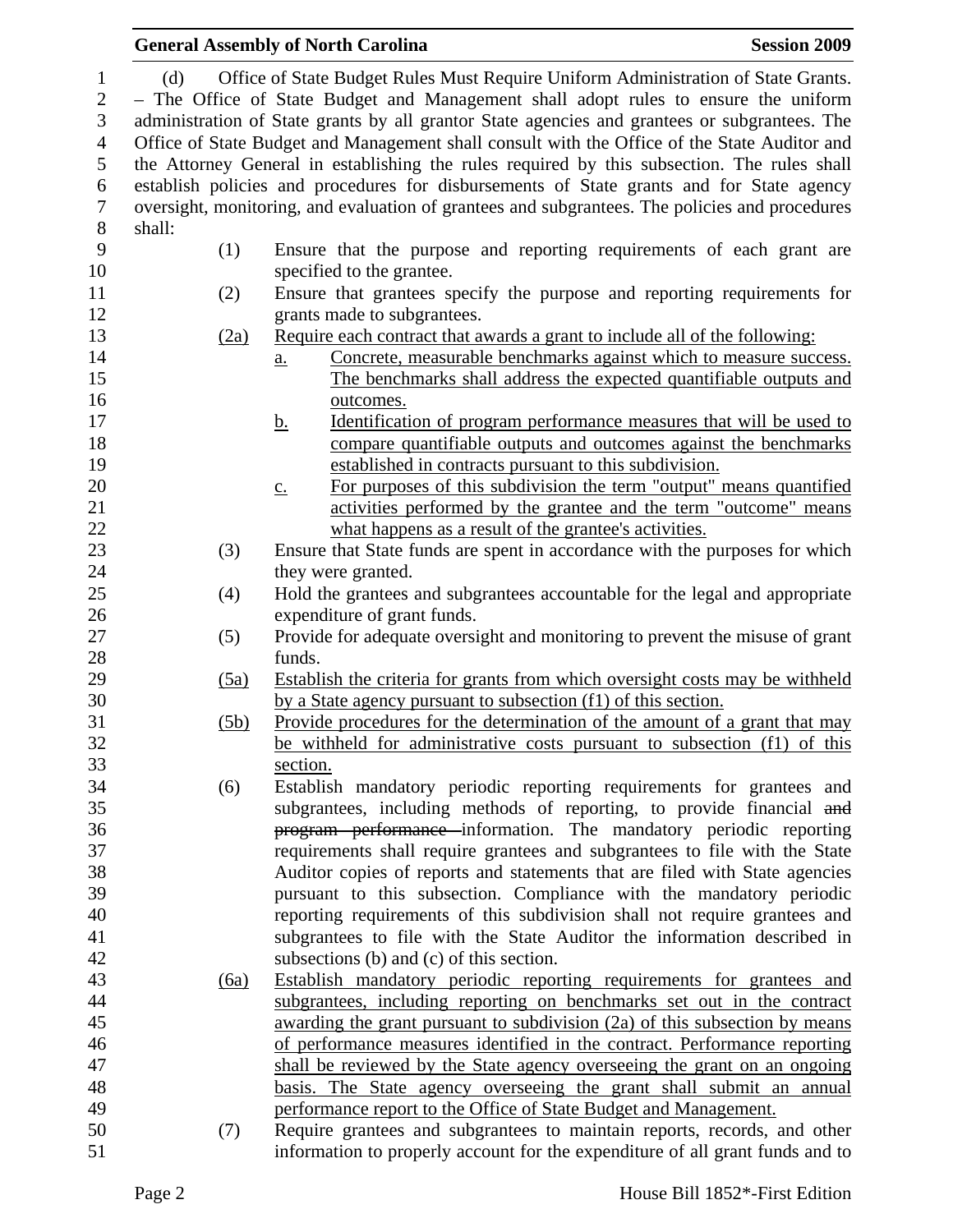|                                                                                       | <b>General Assembly of North Carolina</b><br><b>Session 2009</b>                                |                       |                                                                                                                                                                                |  |  |
|---------------------------------------------------------------------------------------|-------------------------------------------------------------------------------------------------|-----------------------|--------------------------------------------------------------------------------------------------------------------------------------------------------------------------------|--|--|
|                                                                                       |                                                                                                 |                       | make such reports, records, and other information available to the grantor<br>State agency for oversight, monitoring, and evaluation purposes.                                 |  |  |
|                                                                                       |                                                                                                 | (8)                   | Require grantees and subgrantees to ensure that work papers in the                                                                                                             |  |  |
|                                                                                       |                                                                                                 |                       | possession of their auditors are available to the State Auditor for the                                                                                                        |  |  |
|                                                                                       |                                                                                                 |                       | purposes set out in subsection (i) of this section.                                                                                                                            |  |  |
|                                                                                       |                                                                                                 | (9)                   | Require grantees to be responsible for managing and monitoring each                                                                                                            |  |  |
|                                                                                       |                                                                                                 |                       | project, program, or activity supported by grant funds and each subgrantee                                                                                                     |  |  |
|                                                                                       |                                                                                                 |                       | project, program, or activity supported by grant funds.                                                                                                                        |  |  |
|                                                                                       |                                                                                                 | (9a)                  | Require a State agency that oversees a grant program to develop a                                                                                                              |  |  |
|                                                                                       |                                                                                                 |                       | monitoring plan for that program. The State agency shall provide a                                                                                                             |  |  |
|                                                                                       |                                                                                                 |                       | description of its monitoring plan and any additional information regarding                                                                                                    |  |  |
|                                                                                       |                                                                                                 |                       | that plan to the Office of State Budget and Management.                                                                                                                        |  |  |
|                                                                                       |                                                                                                 | (10)                  | Provide procedures for the suspension of further disbursements or use of                                                                                                       |  |  |
|                                                                                       |                                                                                                 |                       | grant funds for noncompliance with these rules or other inappropriate use of                                                                                                   |  |  |
|                                                                                       |                                                                                                 |                       | the funds.                                                                                                                                                                     |  |  |
|                                                                                       |                                                                                                 | (11)                  | Provide procedures for use in appropriate circumstances for reinstatement of                                                                                                   |  |  |
|                                                                                       |                                                                                                 |                       | disbursements that have been suspended for noncompliance with these rules                                                                                                      |  |  |
|                                                                                       |                                                                                                 |                       | or other inappropriate use of grant funds.                                                                                                                                     |  |  |
|                                                                                       |                                                                                                 | (12)                  | Provide procedures for the recovery and return to the grantor State agency of                                                                                                  |  |  |
|                                                                                       |                                                                                                 |                       | unexpended grant funds from a grantee or subgrantee if the grantee or<br>subgrantee is unable to fulfill the purposes of the grant.                                            |  |  |
|                                                                                       | (e)                                                                                             |                       | Rules Are Subject to the Administrative Procedure Act. - Notwithstanding the                                                                                                   |  |  |
|                                                                                       |                                                                                                 |                       | provisions of G.S. 150B-2(8a)b. rules adopted pursuant to subsection (d) of this section are                                                                                   |  |  |
|                                                                                       |                                                                                                 |                       | subject to the provisions of Chapter 150B of the General Statutes.                                                                                                             |  |  |
|                                                                                       | (f)                                                                                             |                       | Suspension and Recovery of Funds to Grant Recipients for Noncompliance. – The                                                                                                  |  |  |
|                                                                                       |                                                                                                 |                       | Office of State Budget and Management, after consultation with the administering State                                                                                         |  |  |
|                                                                                       |                                                                                                 |                       | agency, shall have the power to suspend disbursement of grant funds to grantees or                                                                                             |  |  |
|                                                                                       |                                                                                                 |                       | subgrantees, to prevent further use of grant funds already disbursed, and to recover grant funds                                                                               |  |  |
|                                                                                       |                                                                                                 |                       | already disbursed for noncompliance with rules adopted pursuant to subsection (d) of this                                                                                      |  |  |
|                                                                                       |                                                                                                 |                       | section. In addition, the Office of the Controller shall electronically stop payments to a grantee                                                                             |  |  |
|                                                                                       |                                                                                                 |                       | upon notification by the Office of State Budget and Management to suspend disbursement of                                                                                      |  |  |
|                                                                                       |                                                                                                 | funds to the grantee. |                                                                                                                                                                                |  |  |
|                                                                                       |                                                                                                 |                       | If the grant funds are a pass-through of funds granted by an agency of the United States,                                                                                      |  |  |
|                                                                                       |                                                                                                 |                       | then the Office of State Budget and Management must consult with the granting agency of the                                                                                    |  |  |
|                                                                                       |                                                                                                 |                       | United States and the State agency that is the recipient of the pass-through funds prior to taking                                                                             |  |  |
|                                                                                       |                                                                                                 |                       | the actions authorized by this subsection.                                                                                                                                     |  |  |
|                                                                                       |                                                                                                 |                       | "(f1) Withholding From Certain Grants To Cover Agency Oversight Cost. - A State                                                                                                |  |  |
|                                                                                       |                                                                                                 |                       | agency that oversees a grant may withhold up to two percent (2%) of the amount of the grant                                                                                    |  |  |
|                                                                                       |                                                                                                 |                       | awarded each fiscal year to cover grant oversight costs pursuant to this subsection if the grant                                                                               |  |  |
|                                                                                       |                                                                                                 |                       | satisfies the criteria established by the Office of State Budget and Management. No State                                                                                      |  |  |
|                                                                                       |                                                                                                 |                       | agency shall withhold funds under this subsection until the State agency submits a written<br>request to the Office of State Budget and Management that sets out the oversight |  |  |
|                                                                                       |                                                                                                 |                       | responsibilities of the agency with regard to the grant, the amount that the agency is requesting                                                                              |  |  |
|                                                                                       |                                                                                                 |                       | to withhold from the grant for the fiscal year, and receives approval from the Office of State                                                                                 |  |  |
|                                                                                       |                                                                                                 |                       | Budget and Management to withhold funds to cover the oversight costs. An agency may                                                                                            |  |  |
|                                                                                       |                                                                                                 |                       | withhold only the amount approved by the Office of State Budget and Management. The Office                                                                                     |  |  |
| of State Budget and Management shall determine whether it is appropriate to allow the |                                                                                                 |                       |                                                                                                                                                                                |  |  |
|                                                                                       | withholding under this section, and if so, the amount that may be withheld by the State agency. |                       |                                                                                                                                                                                |  |  |
|                                                                                       | The Office of State Budget and Management shall notify the State agency in writing of the       |                       |                                                                                                                                                                                |  |  |
|                                                                                       |                                                                                                 |                       | approval or disapproval of the request, and if approved, that amount that may be withheld.                                                                                     |  |  |